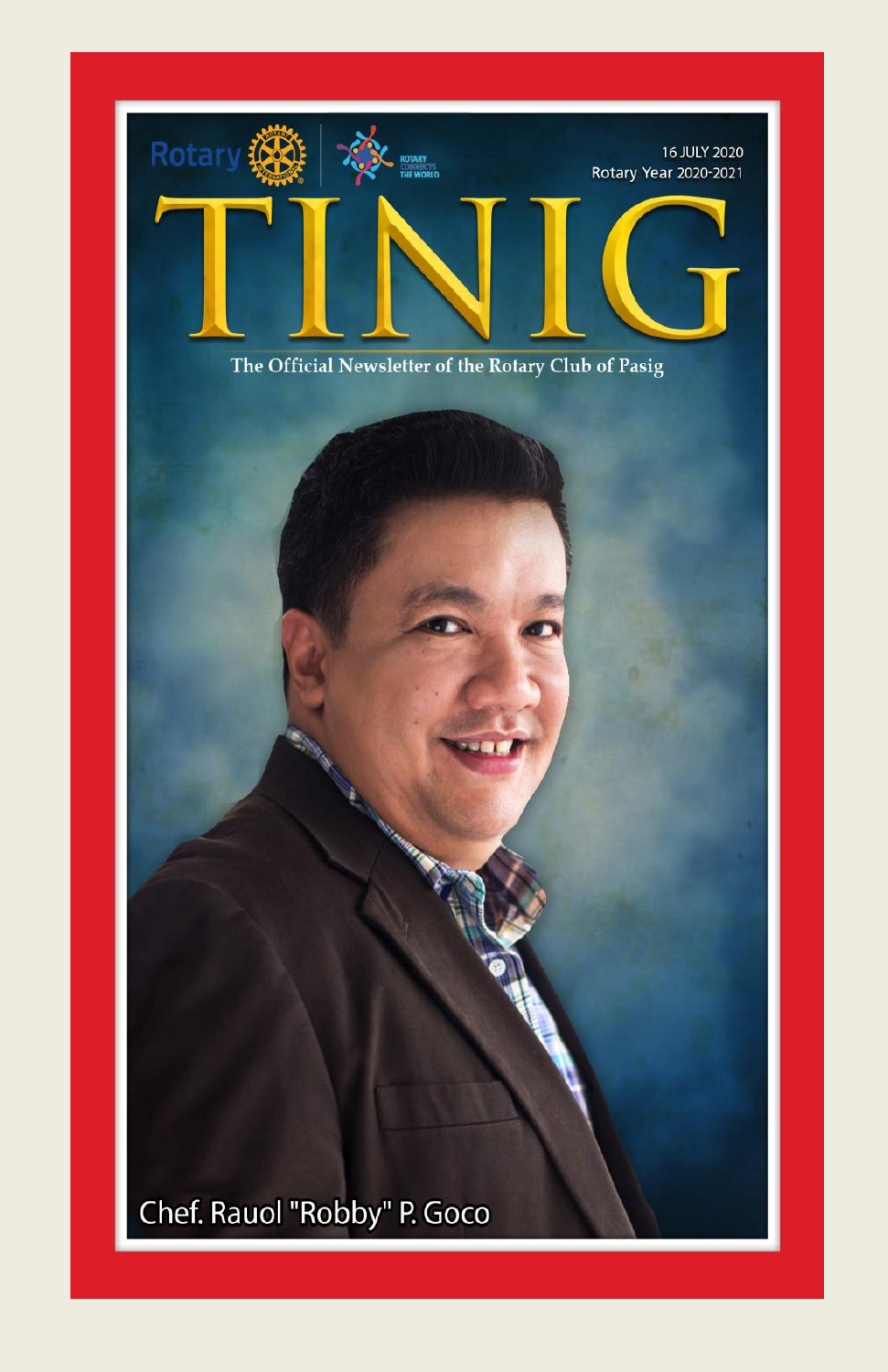



**Today's Programme** 

**3rd Virtual Meeting via Zoom July 16, 2020 1:00 – 2:00 PM Pangkat No. 1**

**National Anthem Video Recording** 

**Introduction of Visiting Rotarians & Guests Rtn. Marlo Guillano** 

**Community Singing Rtn. Tony Diaz** 

**Wise or Otherwise**

**Fining Moments** PP Rene Bocaya

**President's Time Pres. RJ Ermita** 

**Introduction of**

**Call to Order Pres. RJ Ermita** 

**Invocation Rtn. Manfred Guangko** 

**FOUR-WAY TEST PP Arjan Ramnani** 

**Guest Speaker Rtn. Adolf Aran** 

**CHEF. RAOUL "Robby" P. GOCO** *GUEST SPEAKER*

**Open Forum**

**Adjournment Pres. RJ Ermita**

**PP Celso Ylagan Emcee**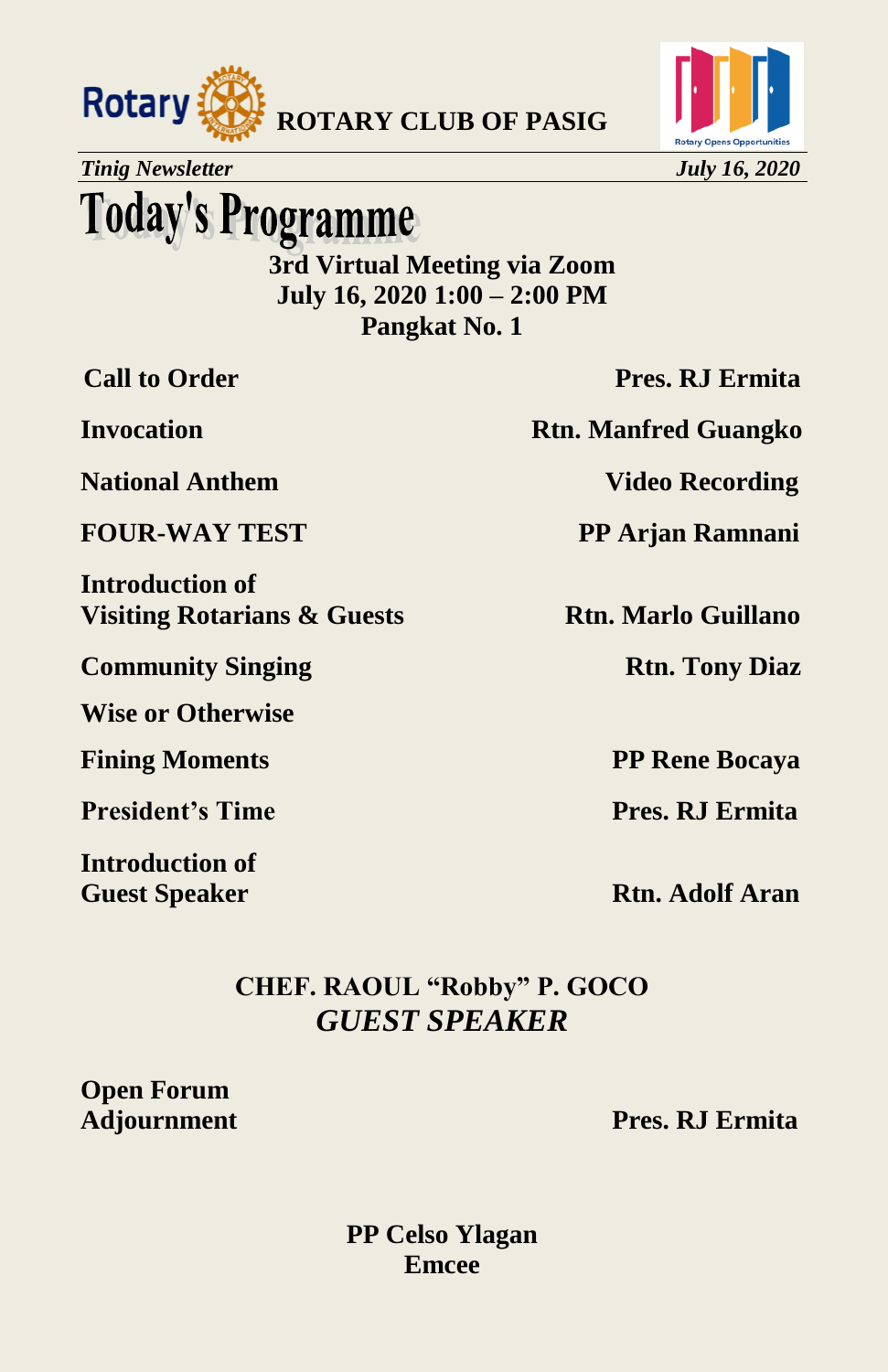



# Invocation



Lord, we offer this gathering to you and ask you to bless it with your wisdom and grace. We thank you for this opportunity to be together to grow in our love and service of you and of each other. This we ask through Christ our Saviour.

STONE The Mary Steel Steel Steel Steel Steel

**Amen.**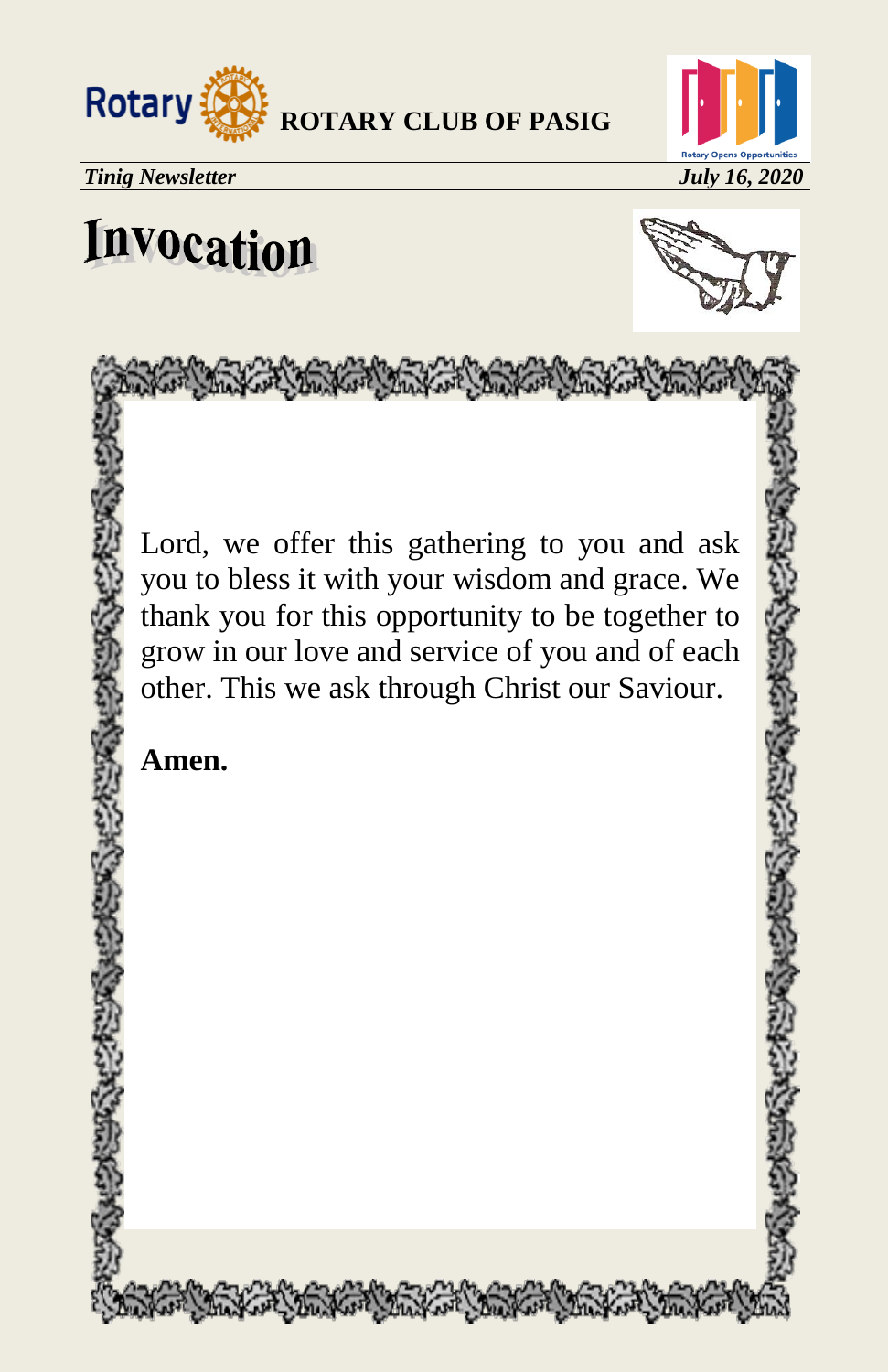





# APAT NA URIAN NG ROTARYO

ng mga bagay na ating iniisip, sinasabi o ginagawa:

- **1.** Iyon ba ang **KATOTOHANAN?**
- **2.** Iyon ba ay **MAKATARUNGAN** para sa lahat ng kinauukulan**?**
- **3.** Iyon ba ay lilikha ng **MABUTING KALOOBAN at LALONG MATAPAT NA PAKIKI-PAGKAIBIGAN?**
- **4.** Iyon ba ay magiging **KAPAKI-PAKINABANG** para sa lahat ng kinauukulan**?**

# Ang Layunin ng Rotaryo

Ang layunin ng Rotaryo ay **"***PASIGLAHIN AT IPUNLA ANG SIMULAIN NG PAGLILINGKOD BILANG BATAYAN NG ISANG GAWAIN KARAPAT-DAPAT* at lalo't higit pasiglahin at ipunla:

- 1. Ang pagpapaunlad ng pagsasama bilang pagkakataon sa paglilingkod.
- 2. Ang mataas na uri ng tuntunin sa pangangalakal at sa hanapbuhay, ang pagkilala sa kahalagahan ng gawain kapakipakinabang at ang pagbibigay dangal ng bawa't Rotaryo sa kanyang hanapbuhay bilang pagkakataon upang makapaglingkod sa lipunan.
- 3. Ang pagsasakatuparan sa simulain ng paglilingkod sa bawa't Rotaryo sa kanyang pansarili, pangkabuhayan at panglipunang pamumuhay.
- 4. Ang pag-unlad ng pagkakaunawaan, mabubuting kalooban at kapayapaan ng mga bansa sa pamamagitan ng isang pangdaigdig na kapatiran ng mga propesyonal na nabubuklod sa simulain ng paglilingkod.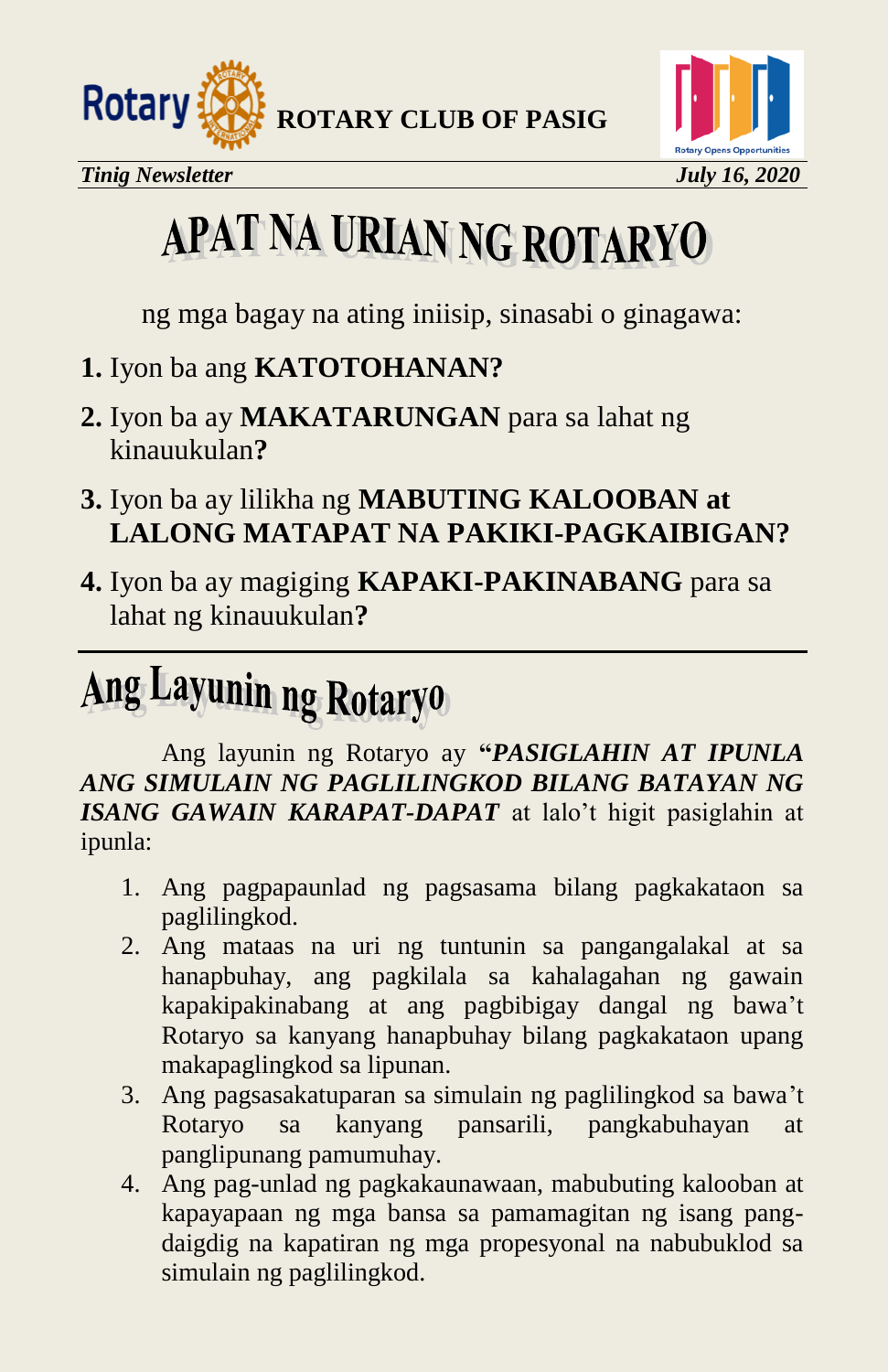

### **Song of the Day**



#### **IT'S THE 4-WAY TEST**  *(Tune: It's The Real Thing)*

We'd like to help Pilipinos live In perfect harmony We'd like to help Pilipinos grow As honest as can be.

The 4-Way Test is what we offer To guide their way through life It teaches them to tell the truth And not to tell a lie.

#### *Refrain:*

It's the 4-Way Test It's Rotary's way We're all proud to say It's the 4-Way Test

We'd like to help Philippines grow In the most beneficial ways And bring Pilipinos all together In harmony and peace.

The 4-Way Test is what we offer To bind them all as one. They'll cherish truth as their ideal Put lying out of mind

#### *(Repeat Refrain)*

*(Adaptation from It's The Real Thing for Rotary by PP Peter)*

*-o0o-*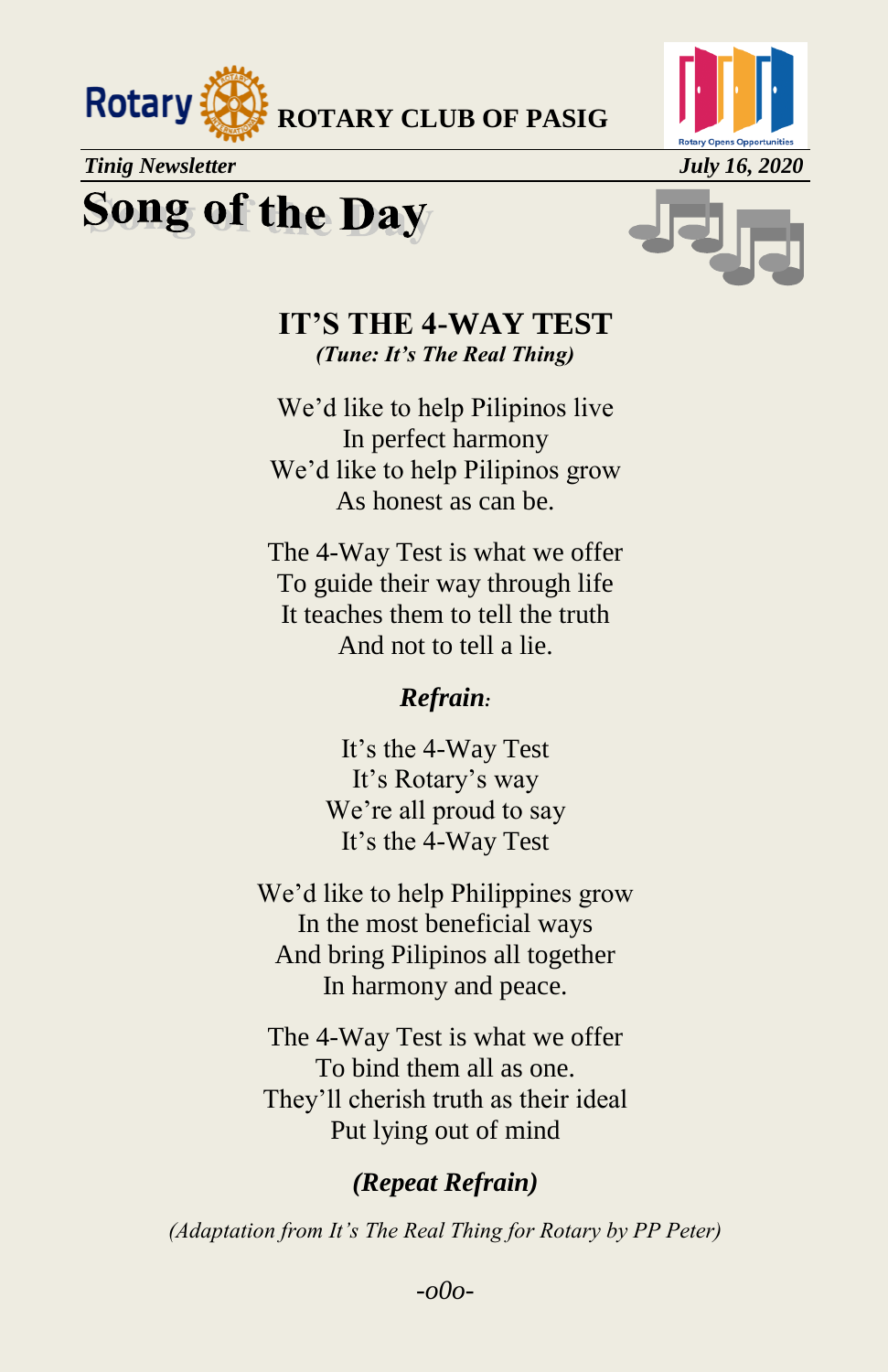



## **From the President**

**Pres. RJ Ermita**



A golden afternoon fellow Pasig Rotarians!

We have had a productive week so far, with two important zoom activities.

1st we had our new members orientation on Tuesday, July 14 organized by PP Rel Gomez and supported by several members of our board. The main speaker was HOF Peter Javier who shared the history and culture (and irreverence) of our club. Members present likewise shared their individual rotary journeys and its significance to their lives.

Let us welcome Carlo Antonio Doce (Data Science) and Johann De Guzman, MPharm (Clinical Pharmacy) who will soon be inducted as the newest members of the club this Rotary year. Likewise, special thanks to their sponsor Dir. Garrick Ang for introducing two equally fine gentlemen into the colorful world of the Rotary Club of Pasig. We look forward to the next new member orientation through everyone's contribution to recruitment.

Secondly, on Wednesday, July 15, we had a brainstorming session to discuss the challenges and solutions for the continuity and sustainability of our RCP-Luxid Microfinance Cooperative. Thanks to Coop president and board members PP Conrad, PP Topax, PP Celso, FP Noel and PP John together with the directors of the RCP golden board for a thorough and productive discussion. Soon we will be announcing the organizational plans and programs to "Covid and future proof" the coop. The key is to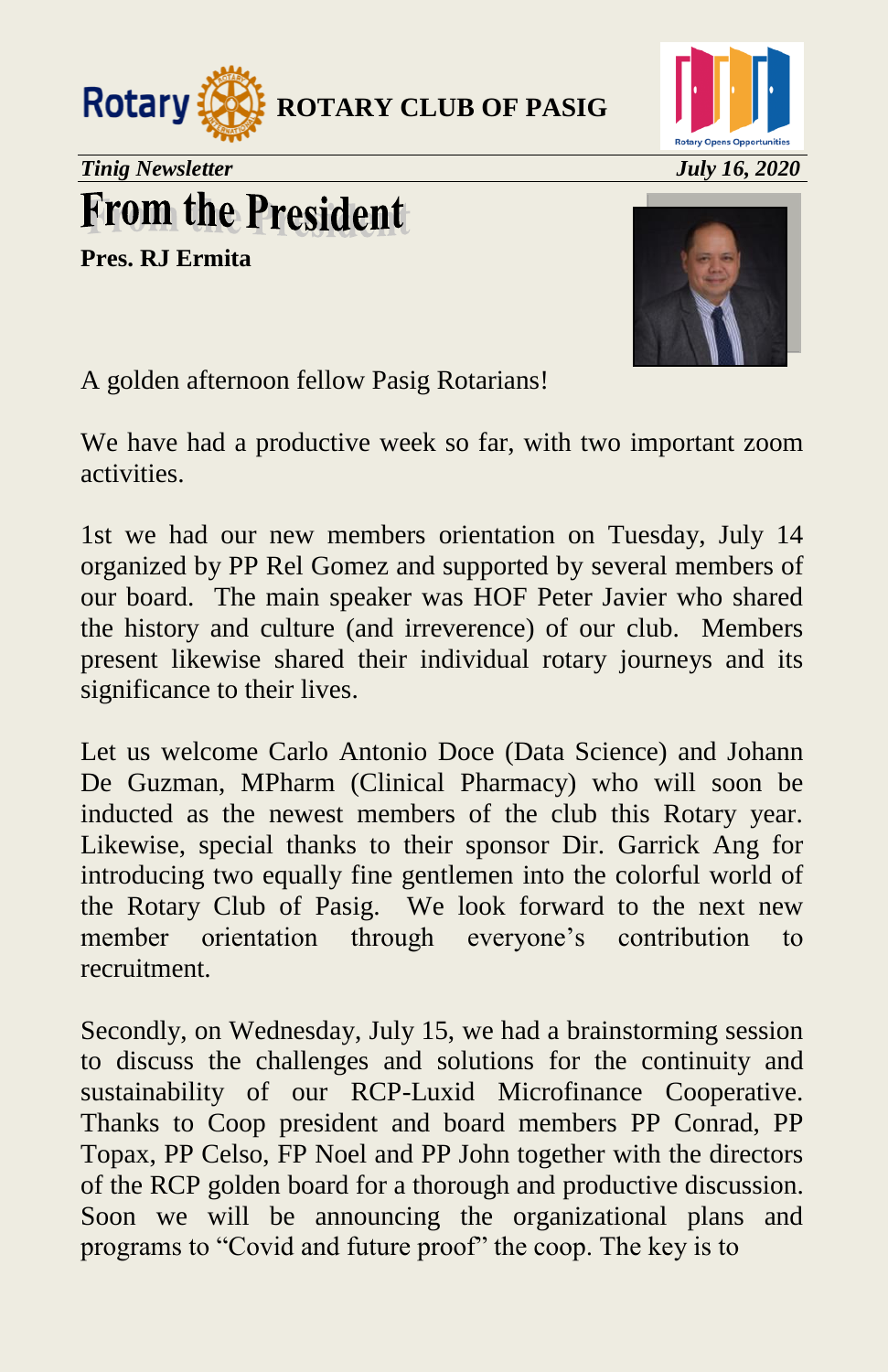



## **From the President**

**Pres. RJ Ermita**

*Continuation 1.* 

continue to nurture this young flagship program to attain its meaningful objective.

Today we have an interesting speaker in the person of Chef Robby Goco who will speak about "Health and Sustainable Dining in the New Normal." This topic will surely help us wean out of our quarantined existence and get back to what all RC Pasig Rotarians love to do: wine & dine. Thanks once again to Rtn. Adolf Aran and our Speakers Bureau for your continuing service to the club.

Our club's continuing success has always been because of our purposive and collective action thus making all our endeavors easily attainable.

Enjoy our Rotary Day!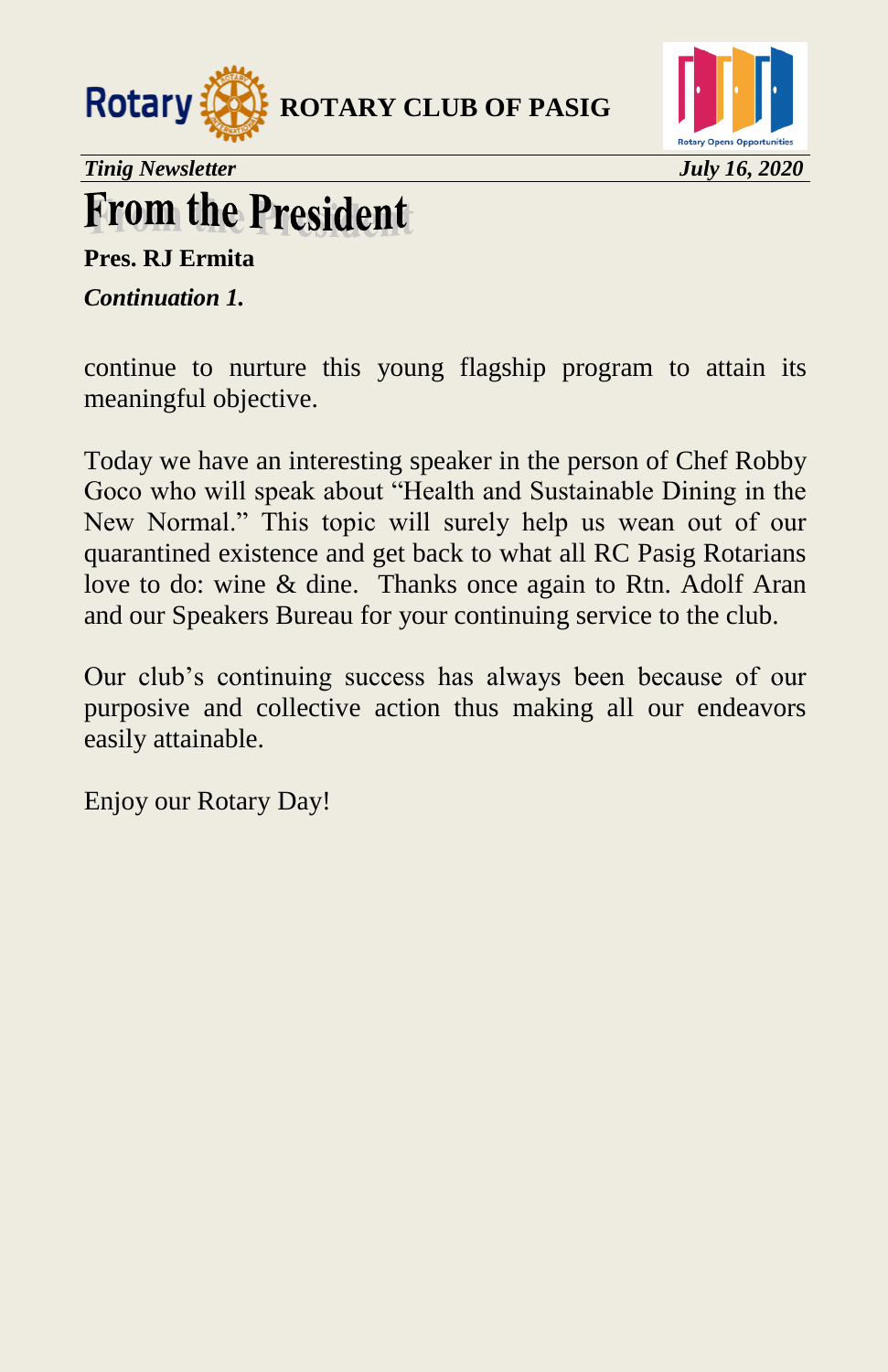



*Tinig Newsletter July 16, 2020*

# **Meet Our Guest Speaker**



**CHEF. RAOUL "Robby" P. GOCO**

Degustation Corporation G/F Ardan Bldg. Meralco Ave., cor. General Araneta St. Pasig City (02) 477-3941 \*0917-8330304 [robbygoco@cymarestaurant.com](mailto:robbygoco@cymarestaurant.com)

#### **OVERVIEW**

More than 20 years of professional cooking and kitchen management experience. Exemplifies leadership qualities and professionalism backed by a consistent and verifiable record of achievement.

#### **AREAS OF EXPERTISE**

Executive / Sous-Chef experience

- Trained at California Culinary Academy Batch 1995
- Training and Development Specialist / instructor
- Successful catering experience (1,500+people)
- Maximizing kitchen productivity and staff performance

#### **EDUCATION**

Graduate, California Culinary Academy (1992 – 1995) AOS Degree in Culinary Arts San Francisco California

### **CHEF DE CUISINE**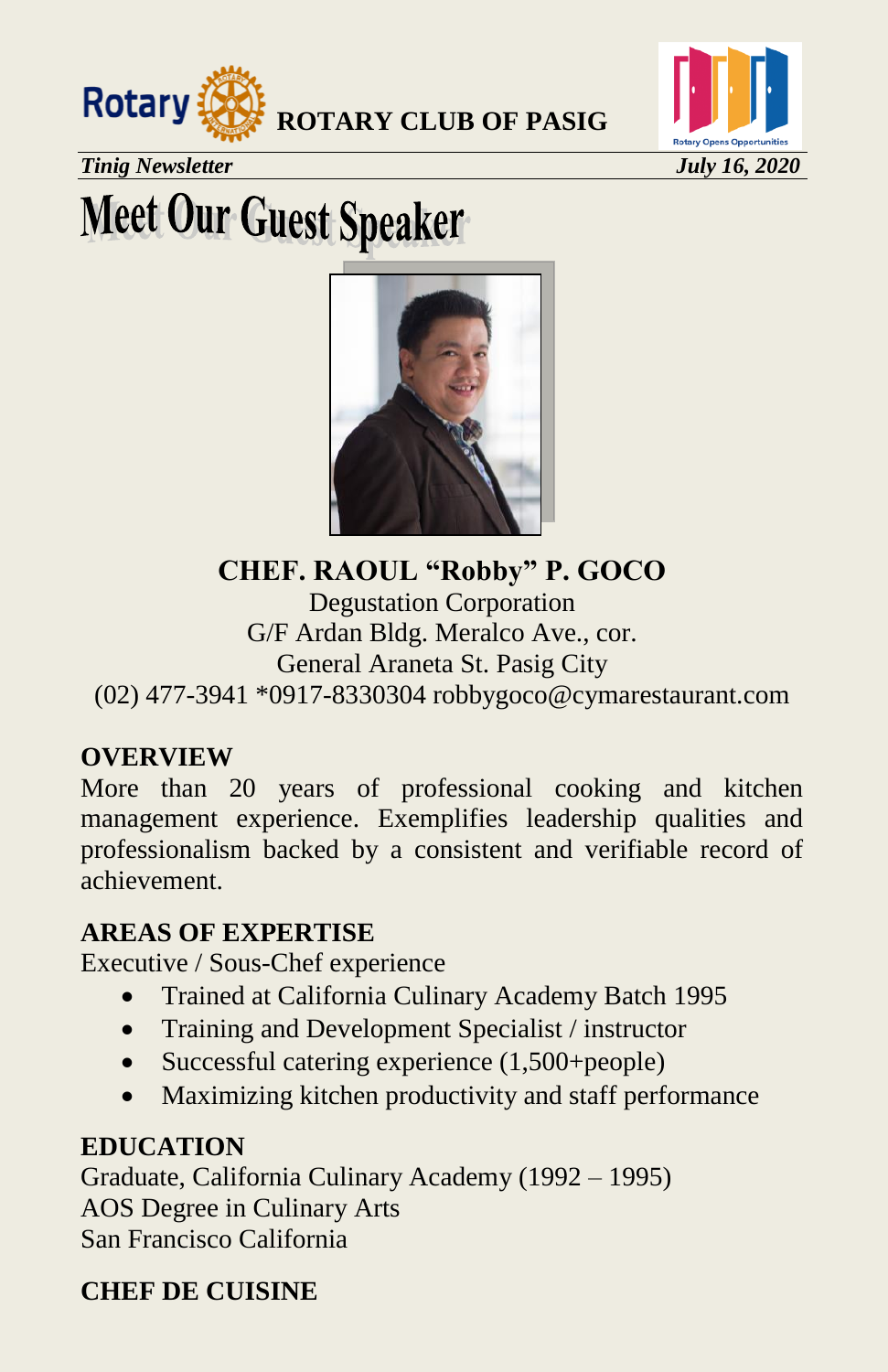



*Tinig Newsletter July 16, 2020* 

# **Meet Our Guest Speaker**

*Continuation 1.* 

Overseas Menu development & Kitchen Operations Design

#### **PROFESSIONAL EXPERIENCE**

- Green Pastures Restaurant (2013-present) Executive Chef/Director for Research and Development / **Owner**
- Cyma Greek Restaurant (2005 Present) Executive Chef/Director for Research and Development / **Owner**
- Charlie's Hand-crafted Burgers (2008-Present) Greenhills and Kapitolyo, Metro Manila, Developer
- Art Stream Hotel Hospitality Management Group (Present) Chef Consultant / Chef De Cuisine
- Yumi Japanese Restaurant (Present) Chef De Cuisine / Partner
- $\bullet$  Hama Japanese (2008 2009) Boracay, Chef Consultant
- Go Greek (2010-Present) Food Choices, Ayala Center, Makati City Executive Chef / Research & Development Developer / Owner
- Achiote Mexican Taqueria (2011-Present) Powerplant Mall, Rackwell, Makati City Executive Chef / Research Development Developer / Owner
- Hotel Le Monet (2011-Present) Camp John Jay, Baguio City, Chef Consultant
- Ristas Mexican Grill (2008-2009) Developer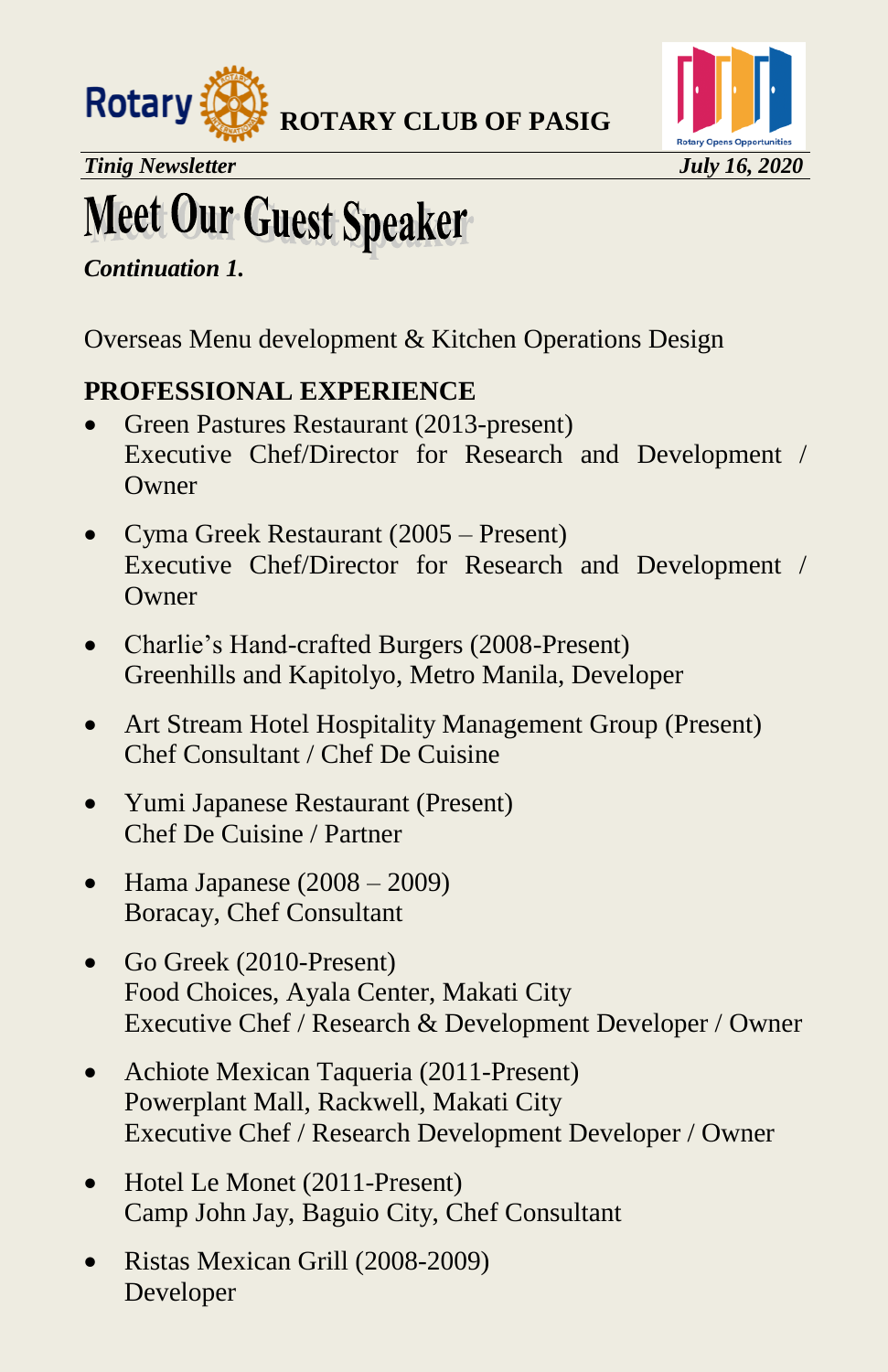



*Tinig Newsletter July 16, 2020*

# **Meet Our Guest Speaker**

#### *Continuation 2.*

- Triple V Group  $(2002-2004)$ Chef Consultant
- Mati Greek Taverna (2000-2001) Executive Chef and Director for Research and Development
- Global Restaurant Management Group (1997-2002)
- Tequilla Joe's Inc.  $(1995-2001)$ Executive Chef and Director for Research and Development
- Alfredo's Steak House Inc. (1995-1996) Chef de Cuisine Oversees Menu development & Kitchen Operations Design

### **AWARDS & NOMINATION**

- Winner 10 Outstanding Entrepreneur of the year 2008 Entrepreneur Philippines
- Finalist, Entrepreneur of the Year Awards 2012 Ernst & Young
- Nominated, Best Chef Manila's Best Kept Restaurant Secrets Awards 2012
- Nominated, Best Kept Restaurant Secrets Awards 2014

#### **CYMA RESTAURANT**

- Winner, Best Specialty Cuisine Manila's Best Kept Restaurant Secrets Awards2010
- Best Specialty Cuisine 2014
- Trito Cyma Greek Taverna (Greenbelt 2 Branch) Winner, Outstanding Filipino Retailers 2010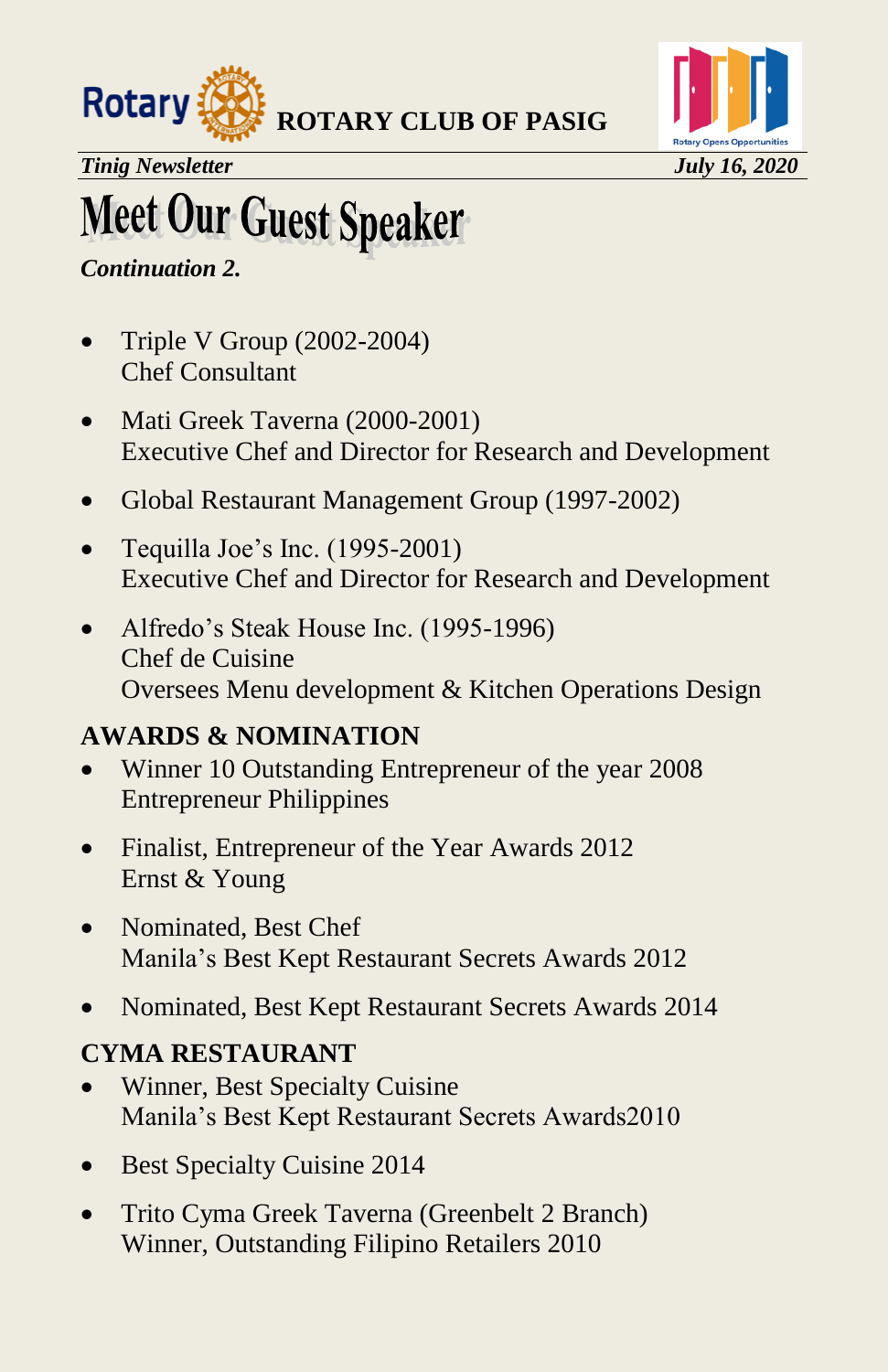



*Tinig Newsletter July 16, 2020* 

## **Meet Our Guest Speaker**

*Continuation 3.* 

 Eddomos Cyma Greek Taverna (Alabang Branch) Winner – Cyma Alabang-2011 Philippines Best Restaurant by Philippine Tatler

### **CHARLIE'S GRIND AND GRILL**

- Nominated, Best Burger Joint Manila's Best Kept Restaurant Secrets Awards 2010
- Winner, Best Burger Joint Manila's Best Kept Restaurant Secrets Award 2012
- Winner, Spot Philippines' Top Food Spot Award 2012 Best Fries Under P100
- Featured in Food Magazine's Hand-picked: 50 of the finest in Food in 2012

### **ACHIOTE MEXICAN TAQUERIA**

 Nominated, Best Mexican Restaurant Manila's Best Kept Restaurant Secrets Awards 2012

### **GREEN PASTURES CORP.**

Nominated Best Restaurant of the Year (2014)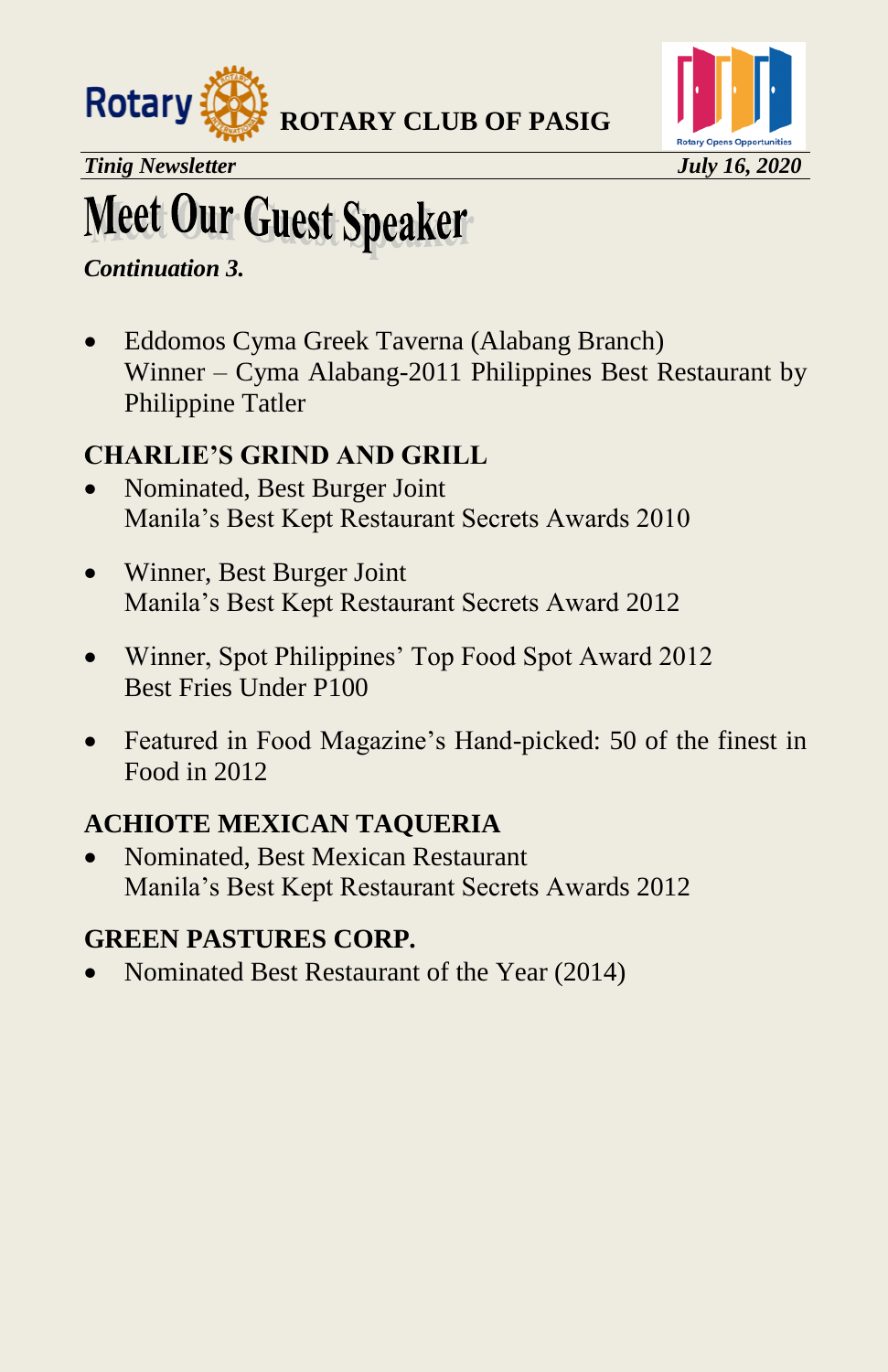



*Tinig Newsletter July 16, 2020*

**Walking the Avenues** 

**PP Jun C. Zafra**



#### **SUPPORTING THE ENVIRONMENT BECOMES A NEW AREA OF FOCUS**

The Rotary Foundation Trustees and Rotary International Board of Directors have both unanimously approved adding a new area of focus: supporting the environment.

More than \$18 million in Foundation global grant funding has been allocated to environment-related projects over the past five years. Creating a distinct area of focus to support the environment will give Rotary members even more ways to bring about positive change in the world and increase our impact.

RI President Mark Maloney says that during his travels around the world as a Rotary senior leader he encountered many Rotary members and Rotaractors who advocated for the environment to be an area of focus.

"I believe strongly that our Rotary Foundation programs now have a valuable added dimension to our efforts," says, Maloney.

Foundation Trustee Chair Gary C.K. Huang says that with the global population reaching near eight billion, protecting the environment is increasingly important.

"It is time for us to use our collective resources to invest in a smart and efficient way to protecting our environment," says Huang.

"We are qualified to take this initiative because we are a global group of problem solvers with diversified talents."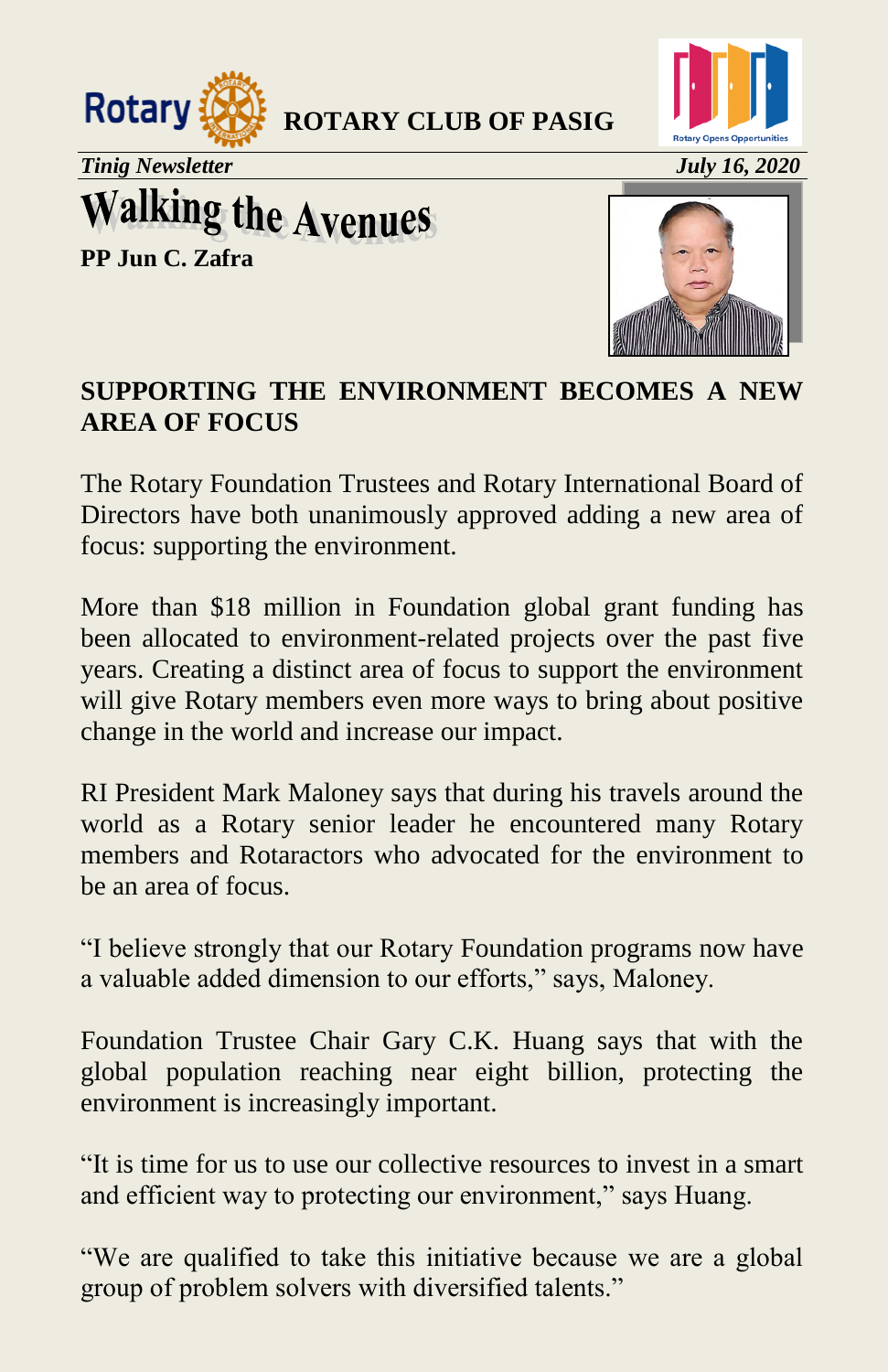



*Tinig Newsletter July 16, 2020* 

### **Walking the Avenues PP Jun C. Zafra**

*Continuation 1.* 

In 1990-91, RI President Paulo V.C. Costa made the environment one of his primary causes, creating the Preserve Planet Earth subcommittee, which looked at ways clubs and members could conduct environmental initiatives.

"We have finally caught up to Costa [his vision]," says Past RI President Ian H.S. Riseley, chair of the Environmental Issues task force, which championed the new area of focus.

"As a lifelong environmentalist, I'm delighted that our great organization has recognized that the environment is a worthy and appropriate destination for our project activity," says Riseley. "This is an exciting moment in Rotary history."

Supporting the environment becomes Rotary's seventh area of focus, which are categories of service activities supported by global grants. It joins peacebuilding and conflict prevention; disease prevention and treatment; water, sanitation, and hygiene; maternal and child health; basic education and literacy; and community economic development.

Grant applications for projects will be accepted beginning on 1 July 2021. Gifts and commitments from Rotarians and others will be sought to provide global grant support for the new area of focus.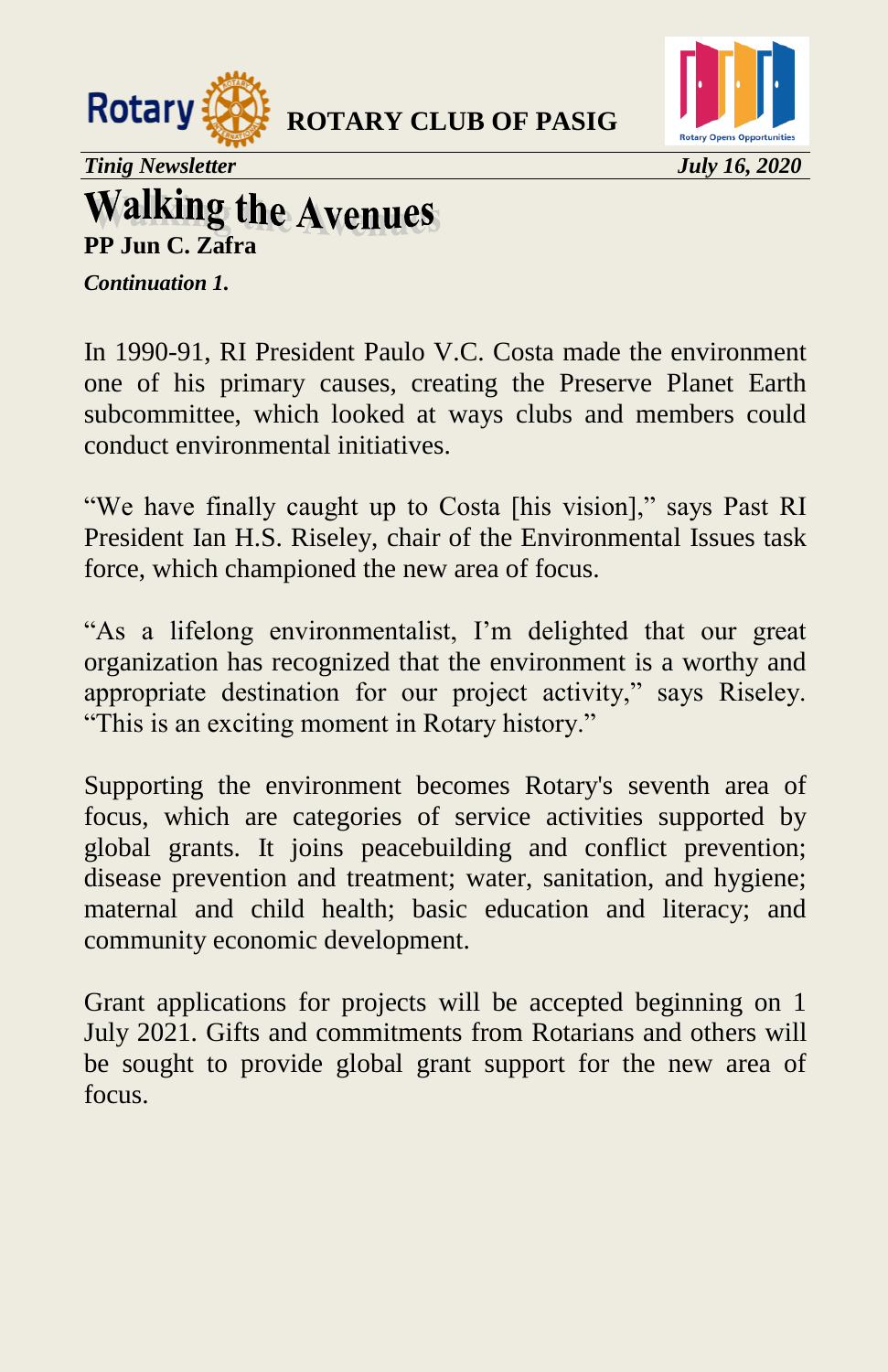



#### *PANGKAT MEMBERS FOR RY 2020 – 2021*

- **1. Pres. RJ Ermita - Leader 1. Rel Gomez - Leader**
- 
- 3. Ner Laino 3. Toti Buhain
- 
- 5. Rene Bocaya 5. Raj Cordova
- 6. Celso Ylagan 6. Vic Aquino
- 7. Sonny Samson 7. James Porter
- 
- 9. Arjan Ramnani 9. Alex Lacson
- 10. Marlo Guillano 10. Ping Tan
- 11. Manfred Guangko 11. Pal Bolivar
- 12. Leo Barbo

#### *PANGKAT NO. 2 PANGKAT NO. 5*

- **1. John Javier - Leader 1. Jun Zafra - Leader**
- 
- 3. Peping Mabanta 3. Ray Armas
- 
- 5. Nick de Guzman 5. Dennis Albano
- 
- 7. Sonny Rivera 7. Arnel Estaniel
- 
- 9. Raffy Garcia III 9. Vic Lim
- 10. Ramy Garcia IV 10. Nick Guzman
- 11. Garrick Ang 11 Tito Henson
- 12. Ferd Rivera

- 
- 2. Bong Paloma Co-Leader 2. Adolf Aran Co-Leader
- 3. Wowie Benitez 3. Ike Ona
- 
- 
- 
- 7. Nesty Carolina 7. Edison Go
- 8. Esto Lichauco 8. Flor de Pano
- 
- 
- 

#### *PANGKAT NO. 1 PANGKAT NO. 4*

- 
- 2. Tony Diaz Co-Leader 2. Ed Evangelista Co-Leader
	-
- 4. Jing Jose 4. Bert Albano
	-
	-
	-
- 8. Philip Yoon 8. Chito Bernardo
	-
	-
	-

- 
- 2. Nicky Ty –Co-Leader 2. Jecko Santos Co-Leader
	-
- 4. Ogie Lim 4. Bebert Lacuna
	-
- 6. Vico Sotto 6. Totoy Bartolome
	-
- 8. Ben Baniel 8. Hermie Orbe
	-
	-
	-

#### *PANGKAT NO. 3 PANGKAT NO. 6*

- **1. Ed Lucero - Leader 1. Bart Ronquillo - Leader**
	-
	-
- 4. Noel Go 4. Kell Ortega
- 5. Conrad Cuesta 5. Benny de Guzman
- 6. Louie Orosa 6. Albert Mendiola
	-
	-
- 9. Rhett Ermita 9. Topax Colayco
- 10. Peter Javier 10. Roman Romulo
- 11. Sammy Lazo 11. Chony Gimenez
	- 12. Jess Acantilado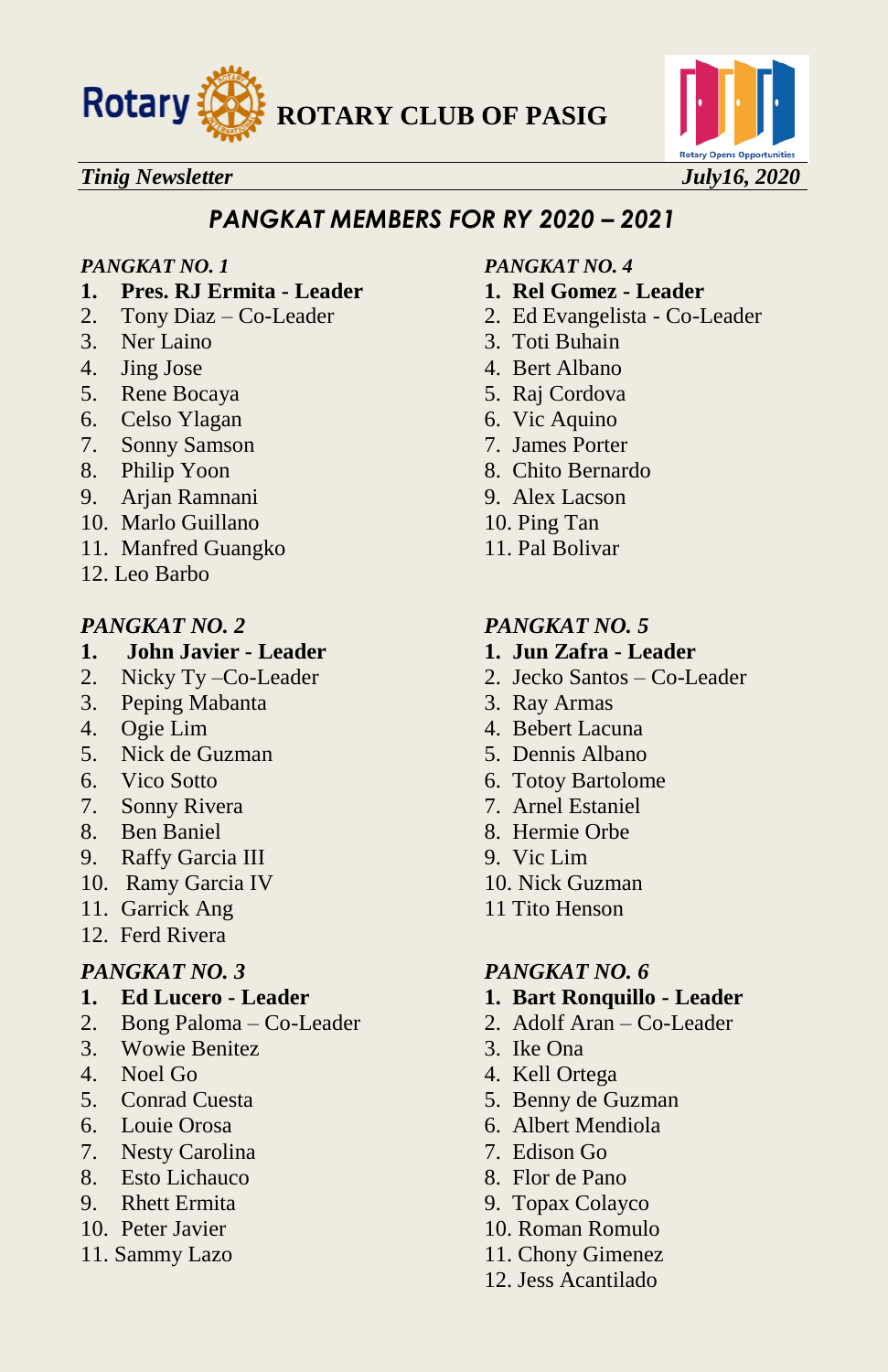



### *DECLARATION OF ROTARIANS IN BUSINESS AND PROFESSIONS*

#### *As a Rotarian engaged in a business or profession, I am expected to:*

- 1. Consider my vocation to be another opportunity to serve;
- 2. Be faithful to the letter and to the spirit of the ethical codes of my vocation, to the laws of my country, and to the moral standards of my community;
- 3. Do all in my power to dignify my vocation and to promote the highest ethical standards in my chosen vocation;
- 4. Be fair to my employer, employees, associates, competitors, customers, the public and all those with whom I have a business or professional relationship;
- 5. Recognize the honor and respect due to all occupations which are useful to society;
- 6. Offer my vocational talents: to provide opportunities for young people, to work for the relief of the special needs of others, and to improve the quality of life in my community;
- 7. Adhere to honesty in my advertising and in all representations to the public concerning my business or professions;
- 8. Neither seek from nor grant to a fellow Rotarian a privilege or advantage not normally accorded others in a business or professional relationship.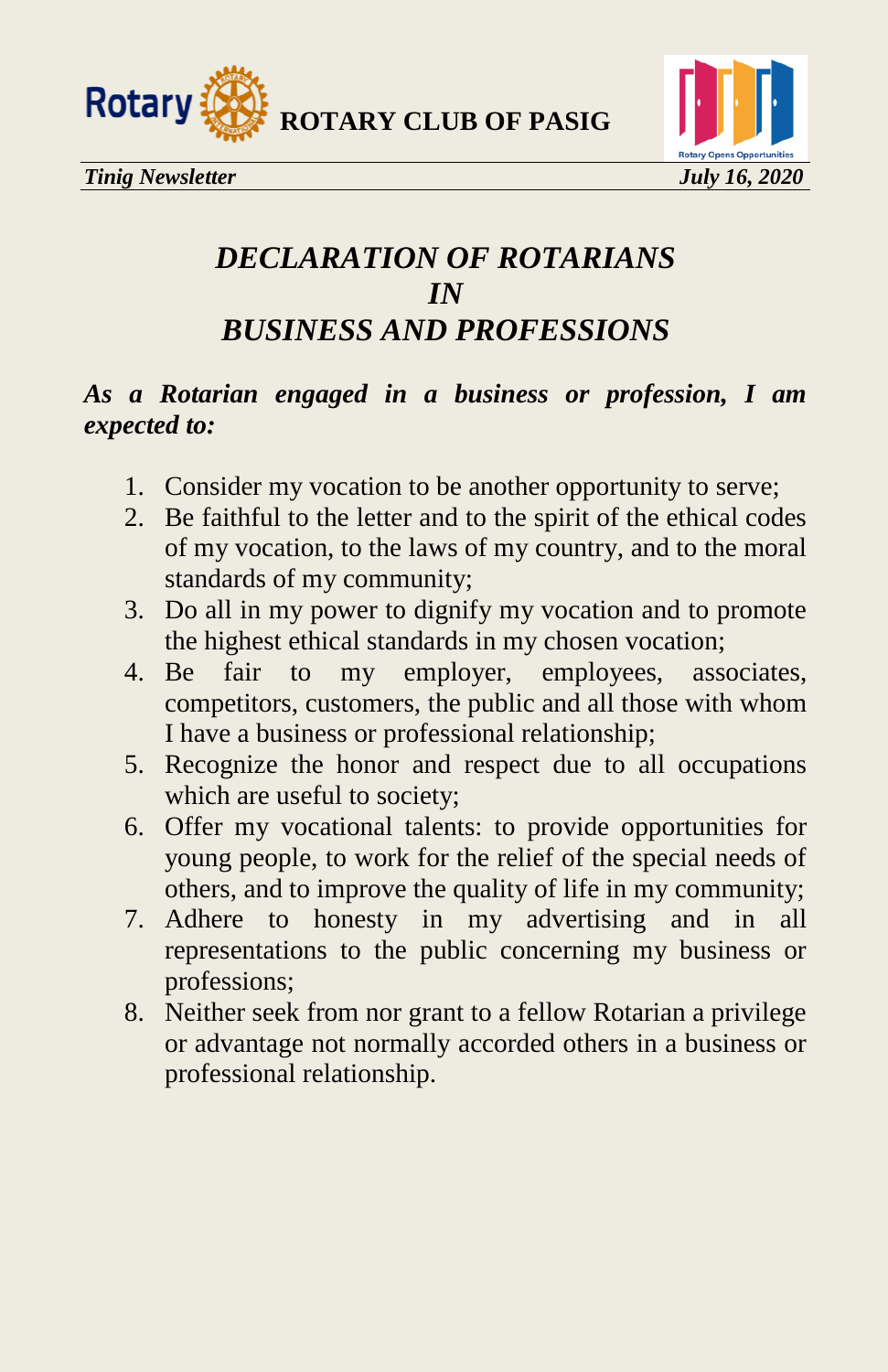



### *ROTARY CODE OF CONDUCT*

### *As a Rotarian, I will*

- 1. Exemplify the core value of integrity in all behaviors and activities
- 2. Use my vocational experience and talents to serve in Rotary
- 3. Conduct all of my personal, business, and professional affairs ethically, encouraging and fostering high ethical standards as an example to others
- 4. Be fair in all dealings with others and treat them with the respect due to them as fellow human beings
- 5. Promote recognition and respect for all occupations which are useful to society
- 6. Offer my vocational talents: to provide opportunities for young people, to work for the relief of the special needs of others, and to improve the quality of life in my community
- 7. Honor the trust that Rotary and fellow Rotarians provide and not do anything that will bring dis-favor or reflect adversely on Rotary or fellow Rotarians
- 8. Not seek from a fellow Rotarian a privilege or advantage not normally accorded others in a business or professional relationship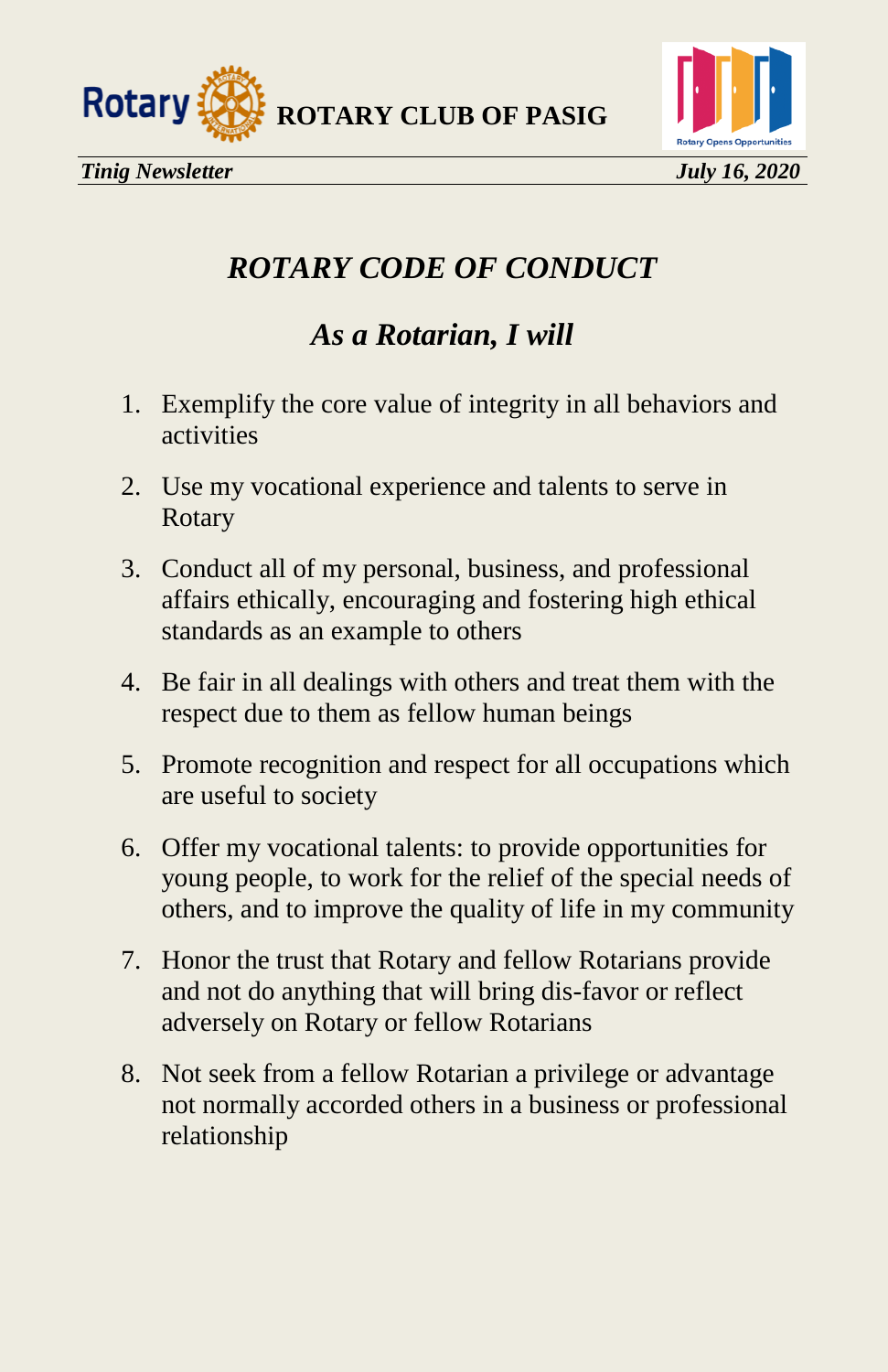





### **Officers and Directors**

#### **ROTARY CLUB OF PASIG (RY 2020-2021)**

**President** Renato Carlos "RJ" H. Ermita, Jr. **Vice President/PE** Roberto "Bart" C. Ronquillo **Club Secretary** PP Peter John "John" U. Javier **Treasurer** Rtn. James Philip Roland V. Porter

**DIRECTOR: Club Administration** PP Rogelio "Ogie" S. P. Lim

**Membership** PP Aurelio "Rel" L. Gomez **Public Relations** Rtn. Garrick "Garrick" L. Ang **Service Community** Rtn. Francisco "Sonny" D.C. Rivera **The Rotary Foundation** PP Marcelo "Jun" C. Zafra, Jr. **Youth Service** PP Roy Eduardo "Ed" T. Lucero **Ex-Officio IPP Nick "Nick" C. Guzman** 

**Advisers:**  HOF/PP Rhett Ermita Rtn. Ike Ona